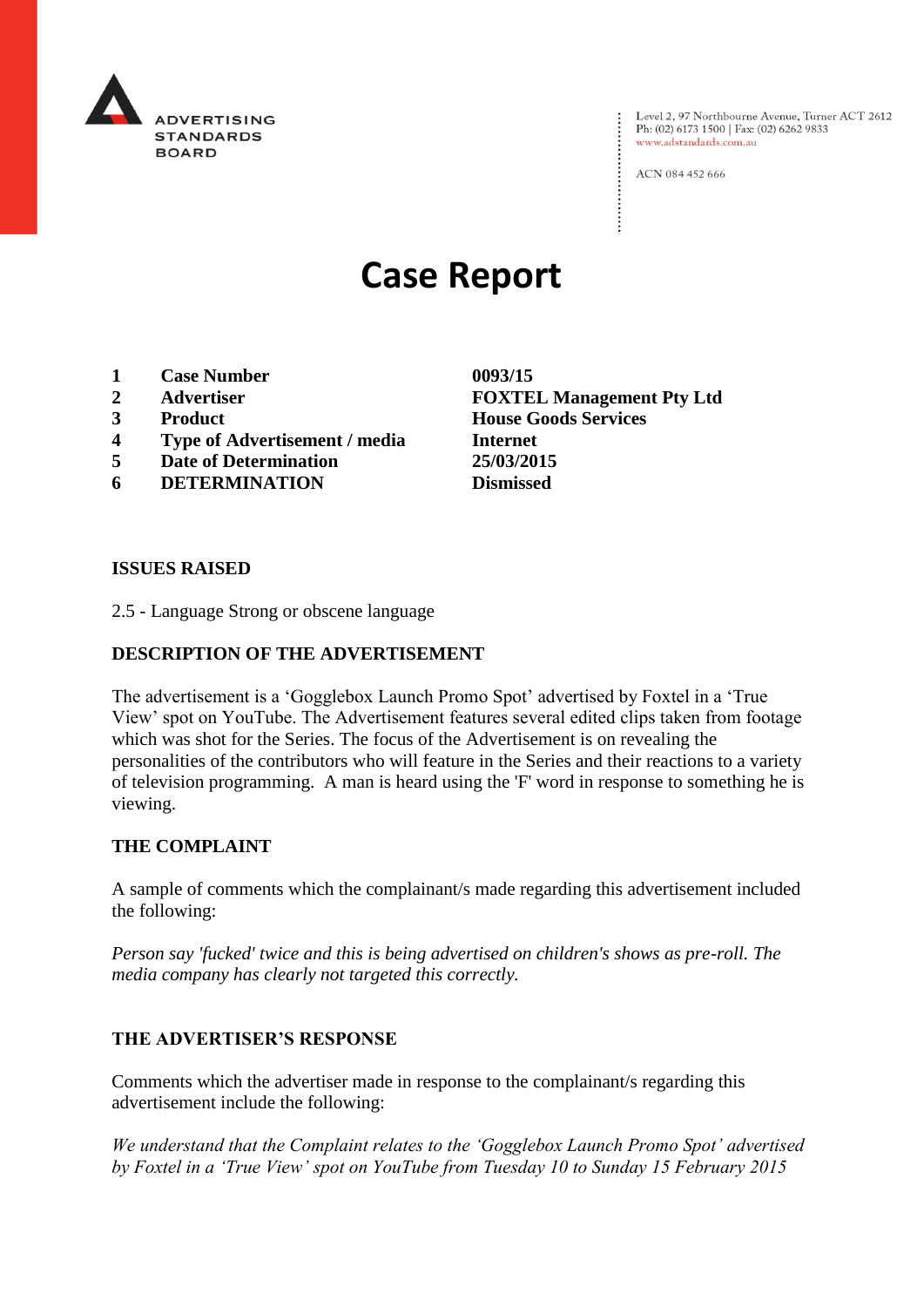*(the 'Advertisement').*

*The complainant is concerned about the language in the Advertisement and its placement before children's content.*

*The basis of this Complaint is an alleged breach of section 2.5 of the AANA Advertiser Code of Ethics (the 'Code'), which provides that:*

*'Advertising or Marketing Communications shall only use language which is appropriate in the circumstances (including appropriate for the relevant audience and medium). Strong or obscene language shall be avoided.'*

*The Advertisement is promoting Gogglebox Series 1 (the 'Series') which was commissioned by Foxtel in conjunction with Network 10 and which comprises 10 weekly episodes broadcast on The LifeStyle Channel.*

*The Advertisement was a promotion for the launch of the Series on Foxtel and comprised several edited clips taken from footage which was shot for the Series. The focus of the Advertisement is on revealing the personalities of the contributors who will feature in the Series and their reactions to a variety of television programming. The tone of the Advertisement is in line with that of the Series and contains a mix of humorous and serious reactions expressed in a spontaneous and natural way.*

*The Advertisement was not given a CAD rating.*

*Section 2*

*Foxtel has reviewed the Advertisement against Section 2 of the Code. The Advertisement contains the following instances of coarse language:*

*1. The word 'fucked' (the language the subject of the complaint) appears twice at 12 and 13 seconds into the Advertisement in a short clip featuring a male contributor.*

*This clip is preceded by the words on screen: 'Something is coming… that reveals what Australia is really thinking'. The male contributor then reveals what he is thinking in reaction to a television item he has just viewed, and says: 'he's fucked health, he's fucked education'.*

*We submit that the language was appropriate in the circumstances of this Advertisement when you consider the relevant audience and medium.*

*When determining the 'Relevant Audience' of the Advertisement we understand that in the case of social media 'the Board shall have regard to the opt-in nature of the medium and the age gating which may apply to some social media sites.'*

*Foxtel submits that the language is infrequent, its tone is not aggressive or demeaning and it fits within the context of the Advertisement, which is light-hearted in nature. Furthermore, we submit that the language is the common vernacular of Australians within the age group of the target audience and would therefore not offend the prevailing community standards of that audience.*

*We therefore consider that the use of this language is appropriate for the relevant audience and medium.*

*2. The word 'shit' appears once at 57 seconds into the Advertisement. The clip is very short and it is the reaction of a female contributor when she drops something.*

*We understand that the Board permits the use of the word 'shit' as a word which is 'innocuous and in widespread and common use in the Australian vernacular', provided it is 'used in a manner consistent with their colloquial usage and not used in a demeaning or aggressive manner.'*

*The language only appears once and we consider it non-aggressive and non-demeaning in tone. It fits within the context of the Advertisement, which is light-hearted in nature, and the language is in widespread and common use in the Australian vernacular.*

*We therefore consider that the use of this language is appropriate for the relevant audience and medium.*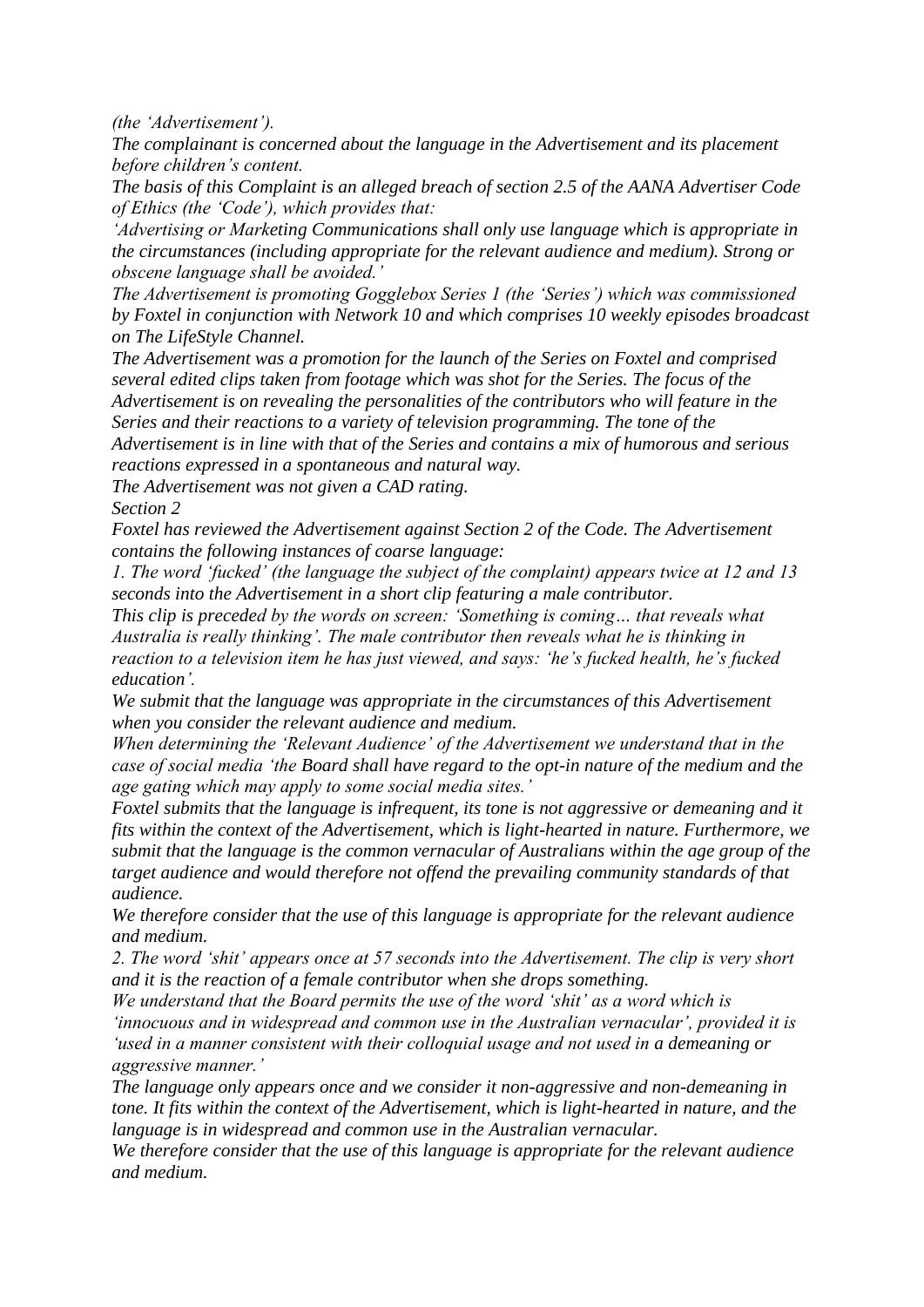#### *Placement of the Advertisement*

*Foxtel has reviewed the placement of the Advertisement. Our review has revealed that the Advertisement did unfortunately appear in the pre-roll for children's content 'Bob the Builder' and 'Wheels on the Bus'. The Advertisement is no longer on the YouTube site. Our understanding is that every advertisement uploaded on YouTube goes through an approval process by Google and that it is a requirement that account holders are 18 years of age or over and must sign in before content of this nature becomes accessible to them. We also submit that we have adhered to the YouTube content guidelines: https://www.youtube.com/t/community\_guidelines.*

*Our review has revealed that advertisements intended for adults can appear in the pre-roll to children's content on YouTube. The use of adult accounts by children is a factor that is outside of Foxtel's control. Google has explained to us that it is exploring solutions to avoid advertisements of this nature appearing within children's content in the future. Foxtel sincerely regrets any offence caused to the complainant and their family and takes the Complaint very seriously. In the light of this Complaint and given our concerns that YouTube is unable to currently guarantee that advertisements containing adult content will not appear within content intended for children, we have reviewed our approach regarding the placement of advertisements on digital sites. Until reliable mechanisms are available to prevent advertisements intended for an adult audience from appearing within children's content, Foxtel will ensure that advertisements are not placed on that site or any other sites that may suffer from the same issue.*

## **THE DETERMINATION**

The Advertising Standards Board ("Board") considered whether this advertisement breaches Section 2 of the Advertiser Code of Ethics (the "Code").

The Board noted the complainants' concerns that the advertisement contains the work 'fuck' which is offensive and inappropriate, particularly as it is shown as a pre-roll ahead of children's online shows.

The Board viewed the advertisement and noted the advertiser's response.

The Board then considered whether the advertisement was in breach of Section 2.5 of the Code. Section 2.5 of the Code states: "Advertising or Marketing Communications shall only use language which is appropriate in the circumstances (including appropriate for the relevant audience and medium). Strong or obscene language shall be avoided".

The Board noted the advertisement is an internet pre-roll promotion and features scenes from the program "gogglebox" and shows the information regarding when the program starts and on what channel.

The Board noted in particular there is a scene where a man is heard saying "he's fucked health, he's fucked education." The Board noted that in the context shown, the word "fuck" is not used in a sexual manner but rather is used as the colloquial adjective referring to ruining something, in this case health and education.

A minority of the Board considered the use of the word 'fucked' is inappropriate in any context and that the placement prior to children's online programming is not acceptable.